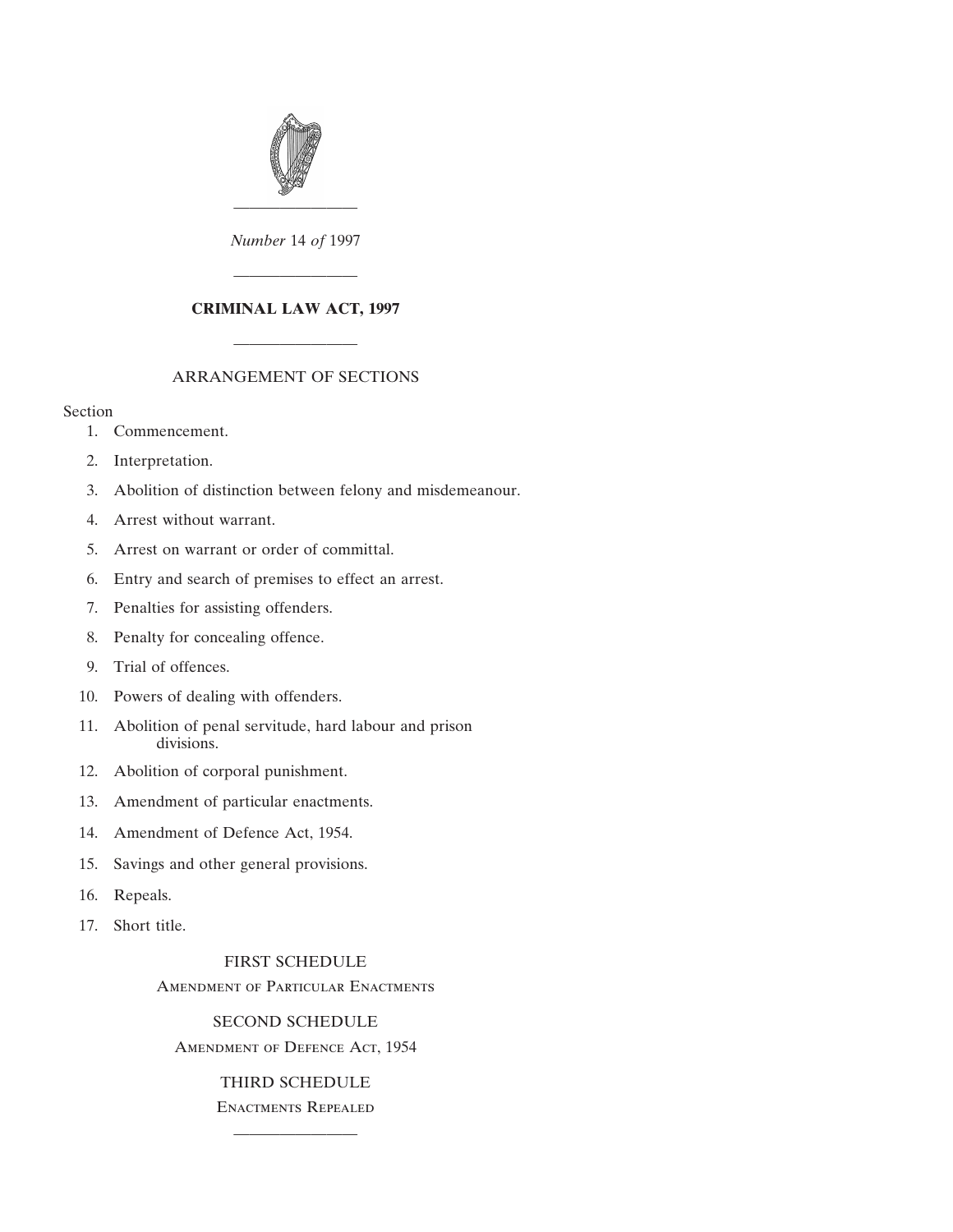Carriers Act, 1830 11 Geo. 4 & 1 W. 4, c.68<br>Civil Rights of Convicts Act, 1828 9 Geo. 4, c. 32 Civil Rights of Convicts Act, 1828 9 Geo. 4, c. 32<br>
Coinage Offences Act, 1861 24 & 25 Vict., c.99 Coinage Offences Act, 1861 County Dublin Grand Jury Act, 1844 7 & 8 Vict., c.106<br>
Courts-Martial Appeals Act, 1983 7 83, No. 19 Courts-Martial Appeals Act, 1983<br>
Criminal Costs (Dublin) Act, 1815<br>
55 Geo. 3, c.91 Criminal Costs (Dublin) Act, 1815 Criminal Evidence Act, 1710 9 Anne, c.6<br>
Criminal Justice Act, 1951 9 2011 1951, No. 2 Criminal Justice Act, 1951 Criminal Justice Act, 1960 1960, No. 27<br>Criminal Justice Act, 1990 1990, No. 16 Criminal Justice Act, 1990 Criminal Justice Administration Act, 1914 4 & 5 Geo. 5, c.58<br>Criminal Justice (Community Service) Act, 1983 483, No. 23 Criminal Justice (Community Service) Act, 1983<br>
Criminal Law Amendment Act, 1885<br>
48 & 49 Vict., c. 69 Criminal Law Amendment Act, 1885 48 & 49 Vict., c. 69<br>Criminal Law Amendment Act, 1935 48 49 1935, No. 6 Criminal Law Amendment Act, 1935<br>
Criminal Law (Rape) (Amendment) Act, 1990<br>
1990, No. 32 Criminal Law (Rape) (Amendment) Act, 1990 Criminal Law (Sexual Offences) Act, 1993 1993, No. 20<br>Criminal Law (Suicide) Act, 1993 1993, No. 11 Criminal Law (Suicide) Act, 1993 Criminal Procedure Act, 1851 14 & 15 Vict., c.100<br>Criminal Procedure Act, 1865 28 & 29 Vict., c.18 Criminal Procedure Act, 1865 28 & 29 Vict., c.18<br>Criminal Procedure Act, 1967 1967, No. 12 Criminal Procedure Act, 1967<br>
Debtors Act (Ireland), 1872<br>
35 & 36 Vict., c.57 Debtors Act (Ireland), 1872 35 & 36 Vict., c.57<br>Defence Act, 1954 1954, No. 18 Defence Act, 1954 Defence Acts, 1954 to 1993 Electoral Act, 1992<br>
Forcible Entry Act, 1786<br>
26 Geo. 3, c.24 Forcible Entry Act, 1786 26 Geo. 3, c.24<br>Forfeiture Act, 1870 28 33 & 34 Vict., c.23 Forfeiture Act, 1870<br>Forgery Act, 1861 Forgery Act, 1913 Garrotters Act, 1863 26 & 27 Vict., c.44<br>
General Prisons (Ireland) Act, 1877 40 & 41 Vict., c.49 General Prisons (Ireland) Act, 1877 Grand Jury (Ireland) Act, 1836 6 & 7 Will. 4, c.116 Habeas Corpus Act, 1781 21 & 22 Geo. 3, c.11 Habeas Corpus Act, 1781 21 & 22 Geo. 3, c.11<br>
Hard Labour Act, 1822 3 Geo. 4, c.114 Hard Labour Act, 1822 Hard Labour (Ireland) Act, 1826 7 Geo. 4, c.9 Infant Felons Act, 1840 Larceny Act, 1861<br>
Larceny Act, 1916<br>
6 & 7 Geo. 5, c.50 Local Government Act, 1994<br>
Malicious Damage Act, 1861<br>
24 & 25 Vict., c.97 Malicious Damage Act, 1861 24 & 25 Vict., c.97<br>Merchant Shipping Act, 1894 57 & 58 Vict., c.60 Merchant Shipping Act, 1894 57 & 58 Vict., c.60<br>Offences against the Person Act, 1861 24 & 25 Vict., c.100 Offences against the Person Act, 1861 24 & 25 Vict., c.100<br>Official Secrets Act, 1963 1963, No. 1 Official Secrets Act, 1963<br>
Penal Servitude Act, 1857<br>
20 & 21 Vict., c. 3 Penal Servitude Act, 1857<br>
Penal Servitude Act, 1864<br>
27 & 28 Vict., c. 47 Penal Servitude Act, 1864<br>
Penal Servitude Act, 1891<br>
27 & 28 Vict., c.47<br>
54 & 55 Vict., c.69 Penal Servitude Act, 1891 54 & 55 Vict., c.69<br>Prevention of Corruption Act, 1906 6 Edw. 7, c.34 Prevention of Corruption Act, 1906 Prevention of Crime Act, 1879 42 & 43 Vict., c.55<br>Prevention of Crime Act, 1908 8 Edw. 7, c.59 Prevention of Crime Act, 1908 8 Edw. 7, c.59<br>Prevention of Crimes Act, 1871 34 & 35 Vict., c.112 Prevention of Crimes Act, 1871 34 & 35 Vict., c.112<br>Prevention of Crimes Amendment Act, 1876 39 & 40 Vict., c.23 Prevention of Crimes Amendment Act, 1876 39 & 40 Vict., c.23<br>Prevention of Offences Act, 1851 14 & 15 Vict., c.19 Prevention of Offences Act, 1851<br>Prison Act, 1898 Prisons Acts, 1826 to 1980 Prisons (Ireland) Act, 1856 19 & 20 Vict., c.68 Prisons (Visiting Committees) Act, 1925 1925, No. 11<br>Public Bodies Corrupt Practices Act, 1889 52 & 53 Vict., c.69 Public Bodies Corrupt Practices Act, 1889<br>Rescue Act, 1821 Rescue Act, 1821 1 & 2 Geo. 4, c.88<br>Riot Act. 1787 27 Geo. 3, c.15 Slave Trade Act, 1824 5 Geo. 4, c.113<br>Slave Trade Act, 1843 6 & 7 Vict., c.98 Slave Trade Act, 1843 South Australia Act, 1842 5 & 6 Vict., c.61<br>Statute of Limitations, 1957 1957, No. 6 Statute of Limitations, 1957<br>
Summary Jurisdiction Over Children (Ireland) Act, 1884 47 & 48 Vict., c.19 Summary Jurisdiction Over Children (Ireland) Act, 1884 Sunday Observance Act, 1695 7 Will. 3, c.17<br>
Town Police Clauses Act, 1847 10 & 11 Vict., c.89 Town Police Clauses Act, 1847 10 & 11 Vict., c.89<br>
Trials for Felony Act. 1836 6 & 7 Will. 4, c.114 Trials for Felony Act, 1836 6 & 7 Will. 4, c.114<br>Vagrancy Act, 1824 5 Geo. 4, c.83 Vagrancy Act, 1824 5 Geo. 4, c.83<br>
Whipping Act, 1820 1 Geo. 4, c.57 Whipping Act, 1820<br>Whipping Act, 1862

Accessories and Abettors Act, 1861 24 & 25 Vict., c.94 24 & 25 Vict., c.98<br>3 & 4 Geo. 5, c.27 6 & 7 Geo. 5, c.50<br>1994, No. 8 61 & 62 Vict., c.41 27 Geo. 3, c.15 25 & 26 Vict., c. 18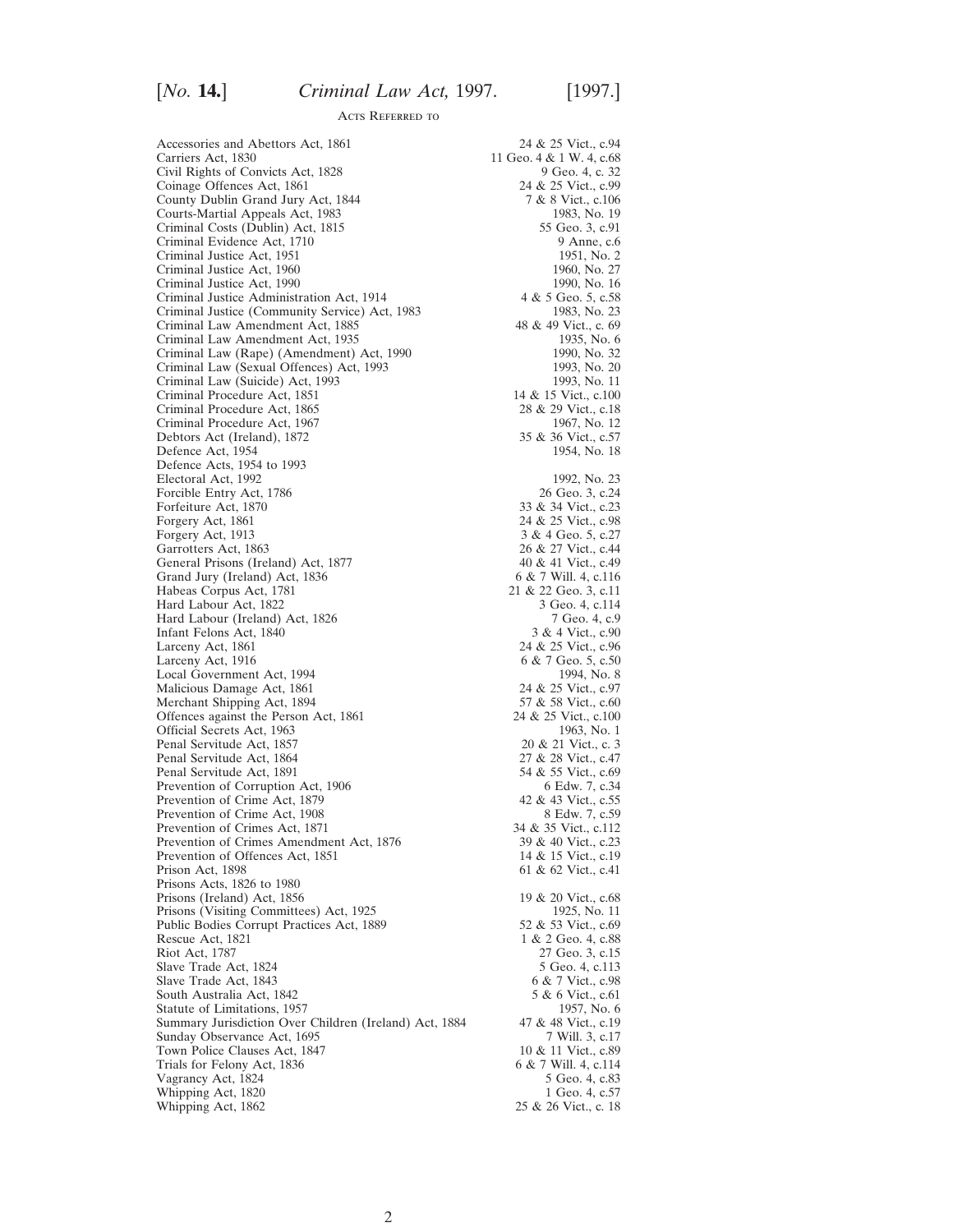<span id="page-2-0"></span>

*Number* 14 *of* 1997

————————

————————

### **CRIMINAL LAW ACT, 1997**

————————

AN ACT TO ABOLISH ALL DISTINCTIONS BETWEEN FEL-ONY AND MISDEMEANOUR AND TO AMEND AND SIMPLIFY THE LAW IN RESPECT OF MATTERS ARIS-ING FROM OR RELATED TO ANY SUCH DISTINCTION, TO ABOLISH PENAL SERVITUDE, HARD LABOUR, PRISON DIVISIONS AND CORPORAL PUNISHMENT, AND TO PROVIDE FOR CERTAIN OTHER MATTERS CONNECTED WITH THE MATTERS AFORESAID.

[22*nd April,* 1997]

### BE IT ENACTED BY THE OIREACHTAS AS FOLLOWS:

- Commencement. **1.**—This Act shall come into operation three months after the date of its passing.
- Interpretation. **2.**—(1) In this Act, and in any amendment made by this Act in any other enactment—

''arrestable offence'' means an offence for which a person of full capacity and not previously convicted may, under or by virtue of any enactment, be punished by imprisonment for a term of five years or by a more severe penalty and includes an attempt to commit any such offence;

''fixed by law'', in relation to a sentence for an arrestable offence, means a sentence which the court is required by law to impose on an offender, being a person of full capacity.

(2) Any reference in this Act to any other enactment shall, except so far as the context otherwise requires, be construed as a reference to that enactment as amended by or under any other enactment, including this Act.

(3) In this Act, a reference to a section is to a section of this Act and a reference to a subsection or paragraph is to the subsection or paragraph of the provision in which the reference occurs, unless it is indicated that reference to some other enactment or provision, as may be appropriate, is intended.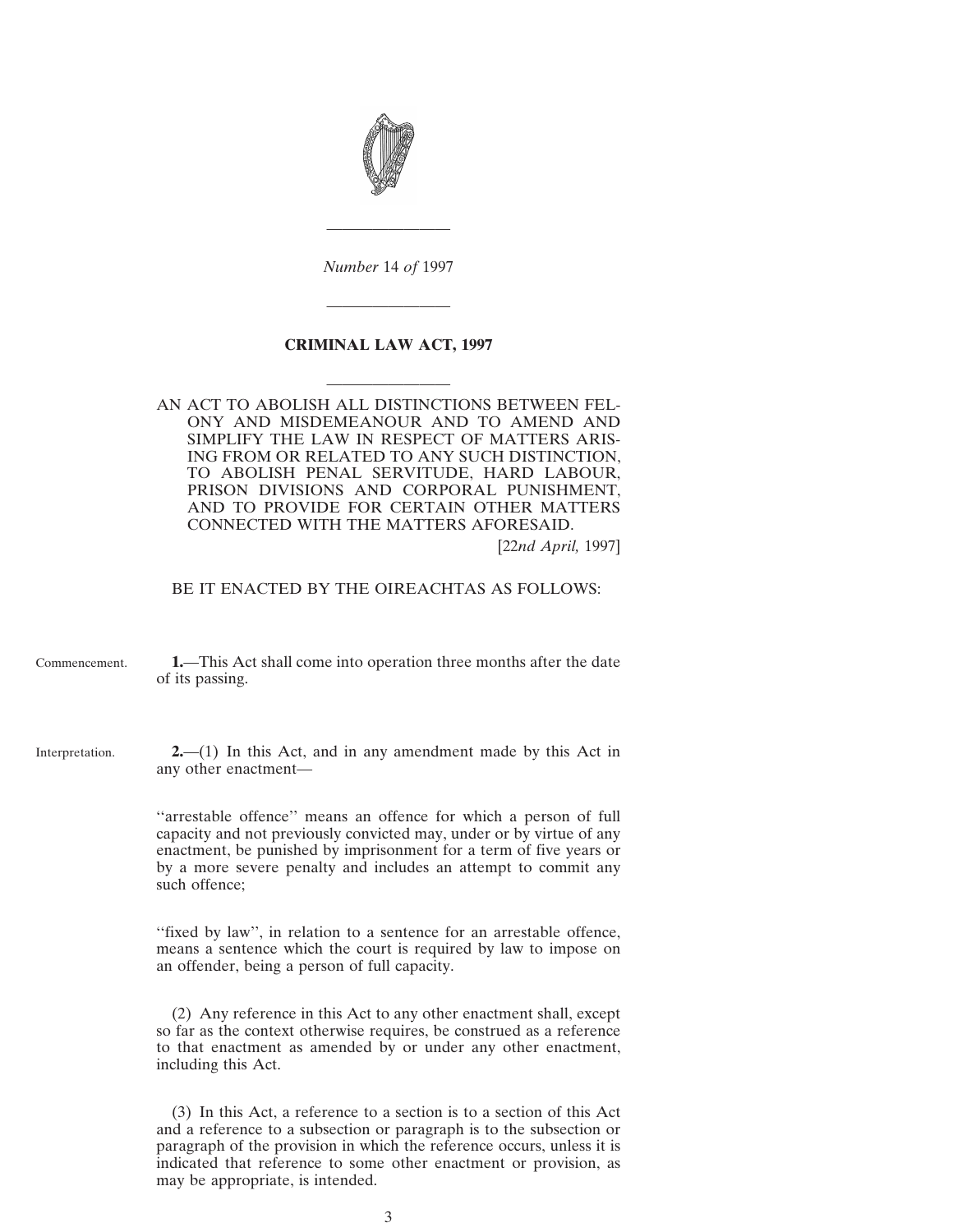<span id="page-3-0"></span>Abolition of distinction between felony and misdemeanour.

**3.**—(1) All distinctions between felony and misdemeanour are hereby abolished.

(2) Subject to the provisions of this Act, on all matters on which a distinction has previously been made between felony and misdemeanour, including mode of trial, the law and practice in relation to all offences (including piracy) shall be the law and practice applicable at the commencement of this Act in relation to misdemeanour.

Arrest without warrant.

**4.**—(1) Subject to *subsections (4)* and *(5)*, any person may arrest without warrant anyone who is or whom he or she, with reasonable cause, suspects to be in the act of committing an arrestable offence.

(2) Subject to *subsections (4)* and *(5)*, where an arrestable offence has been committed, any person may arrest without warrant anyone who is or whom he or she, with reasonable cause, suspects to be guilty of the offence.

(3) Where a member of the Garda Síochána, with reasonable cause, suspects that an arrestable offence has been committed, he or she may arrest without warrant anyone whom the member, with reasonable cause, suspects to be guilty of the offence.

(4) An arrest other than by a member of the Garda Síochána may only be effected by a person under *subsection (1)* or *(2)* where he or she, with reasonable cause, suspects that the person to be arrested by him or her would otherwise attempt to avoid, or is avoiding, arrest by a member of the Garda Síochána.

(5) A person who is arrested pursuant to this section by a person other than a member of the Garda Síochána shall be transferred into the custody of the Garda Síochána as soon as practicable.

(6) This section shall not affect the operation of any enactment restricting the institution of proceedings for an offence or prejudice any power of arrest conferred by law apart from this section.

Arrest on warrant or order of committal.

**5.**—A warrant for the arrest of a person or an order of committal may be executed by a member of the Garda Síochána notwithstanding that it is not in the member's possession at the time; but the warrant or order shall be shown to him or her as soon as practicable.

Entry and search of premises to effect an arrest.

**6.**—(1) For the purpose of arresting a person on foot of a warrant of arrest or an order of committal, a member of the Garda Síochána may enter (if need be, by use of reasonable force) and search any premises (including a dwelling) where the person is or where the member, with reasonable cause, suspects that person to be, and such warrant or order may be executed in accordance with *section 5*.

(2) For the purpose of arresting a person without a warrant for an arrestable offence a member of the Garda Síochána may enter (if need be, by use of reasonable force) and search any premises (including a dwelling) where that person is or where the member, with reasonable cause, suspects that person to be, and where the premises is a dwelling the member shall not, unless acting with the consent of an occupier of the dwelling or other person who appears to the member to be in charge of the dwelling, enter that dwelling unless—

(*a*) he or she or another such member has observed the person within or entering the dwelling, or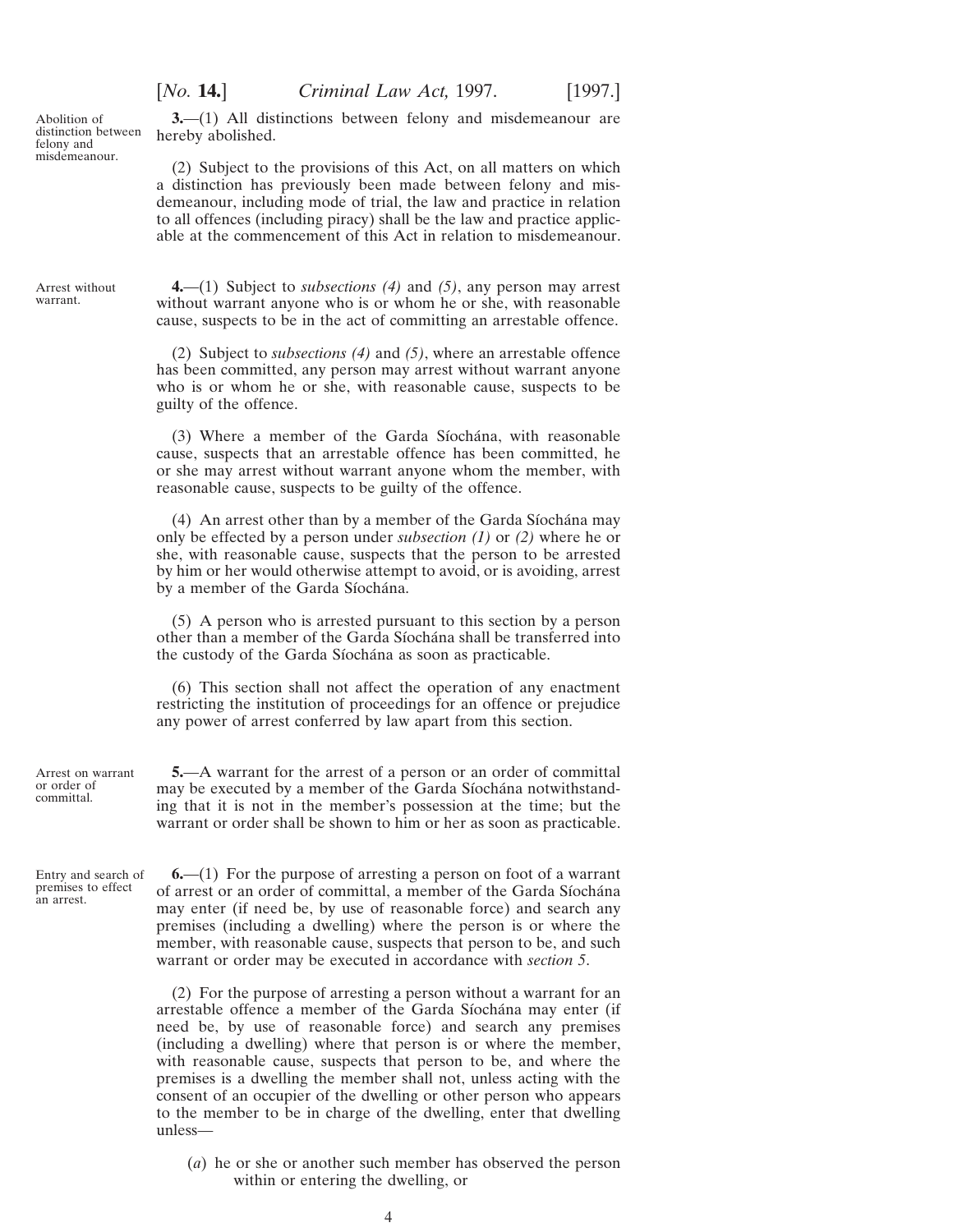<span id="page-4-0"></span>

- (*b*) he or she, with reasonable cause, suspects that before a war-S.6 rant of arrest could be obtained the person will either abscond for the purpose of avoiding justice or will obstruct the course of justice, or
- (*c*) he or she, with reasonable cause, suspects that before a warrant of arrest could be obtained the person would commit an arrestable offence, or
- (*d*) the person ordinarily resides at that dwelling.

(3) Without prejudice to any express amendment or repeal made by this Act, this section shall not affect the operation of any enactment or rule of law relating to powers of search or powers of arrest.

**7.**—(1) Any person who aids, abets, counsels or procures the com- Penalties for mission of an indictable offence shall be liable to be indicted, tried assisting offenders.and punished as a principal offender.

(2) Where a person has committed an arrestable offence, any other person who, knowing or believing him or her to be guilty of the offence or of some other arrestable offence, does without reasonable excuse any act with intent to impede his or her apprehension or prosecution shall be guilty of an offence.

(3) If, upon the trial on indictment of an arrestable offence, it is proved that the offence charged, or some other offence of which the accused might on that charge be found guilty, was committed but it is not proved that the accused was guilty of it, the accused may be found guilty of an offence under *subsection (2)* of which it is proved that he or she is guilty in relation to the offence charged, or that other offence.

(4) A person committing an offence under *subsection (2)* with intent to impede another person's apprehension or prosecution shall be liable on conviction on indictment to imprisonment according to the gravity of the offence that the other person has committed or attempted to commit, as follows:

- (*a*) if that offence is one for which the sentence is fixed by law, or for which the maximum sentence is imprisonment for life, he or she shall be liable to imprisonment for a term not exceeding ten years;
- (*b*) if it is one for which a person of full capacity and not previously convicted may be sentenced to imprisonment for a term of fourteen years, he or she shall be liable to imprisonment for a term not exceeding seven years;
- (*c*) if it is not one included in *paragraph (a)* or *(b)* but is one for which a person of full capacity and not previously convicted may be sentenced to imprisonment for a term of ten years, he or she shall be liable to imprisonment for a term not exceeding five years;
- (*d*) in any other case, he or she shall be liable to imprisonment for a term not exceeding three years.

(5) Where a person is charged with an offence under *subsection (2)*, no further proceedings in the matter (other than any remand in custody or on bail) shall be taken except by or with the consent of the Director of Public Prosecutions.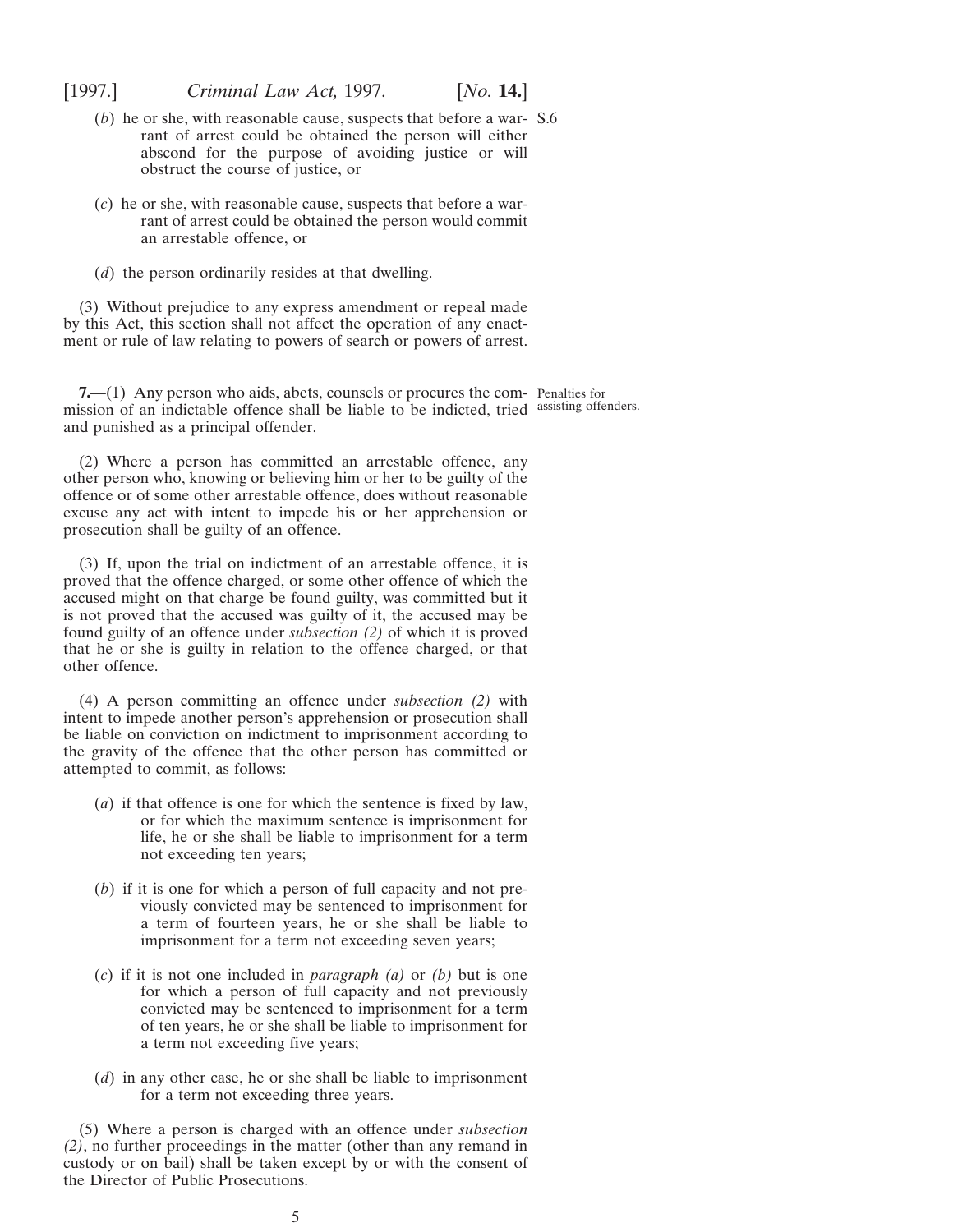(6) The references in the following provisions, namely subsection (1) of section 13 (which relates to a plea of guilty in the District Court of an indictable offence) and subsection (1) (*f*) of section 29 (which relates to bail in the case of certain offences) of the Criminal Procedure Act, 1967, to an accessory before or after the fact shall be construed as references to aiding, abetting, counselling or procuring the commission of an offence, and to an offence under *subsection (2)*.

(7) The First Schedule to the Criminal Justice Act, 1951 (which specifies the indictable offences which may be tried summarily with the consent of the accused) is hereby amended by the insertion of the following reference:

''24. An offence under *section 7 (2)* of the *Criminal Law Act, 1997*.''.

Penalty for concealing offence.

**8.**—(1) Where a person has committed an arrestable offence, any other person who, knowing or believing that the offence or some other arrestable offence has been committed and that he or she has information which might be of material assistance in securing the prosecution or conviction of an offender for it, accepts or agrees to accept for not disclosing that information any consideration other than the making good of loss or injury caused by the offence, or the making of reasonable compensation for that loss or injury, shall be guilty of an offence and shall be liable on conviction on indictment to imprisonment for a term not exceeding three years.

(2) No proceedings shall be instituted for an offence under this section except by or with the consent of the Director of Public Prosecutions.

(3) The compounding of an offence shall not be an offence otherwise than under this section.

(4) The First Schedule to the Criminal Justice Act, 1951 (which specifies the indictable offences which may be tried summarily with the consent of the accused) is hereby amended by the insertion of the following reference:

''25. An offence under *section 8* of the *Criminal Law Act, 1997*.''.

Trial of offences.

**9.**—(1) Where a person is arraigned on an indictment—

- (*a*) he or she shall in all cases be entitled to make a plea of not guilty in addition to any demurrer or special plea;
- (*b*) he or she may plead not guilty of the offence specifically charged in the indictment but guilty of another offence of which he or she might be found guilty on that indictment;
- (*c*) if he or she stands mute of malice or will not answer directly to the indictment, the court shall order a plea of not guilty to be entered on his or her behalf, and he or she shall then be treated as having pleaded not guilty.

(2) If, on an indictment for murder, the evidence does not warrant a conviction for murder but warrants a conviction for any of the following offences—

<span id="page-5-0"></span>S.7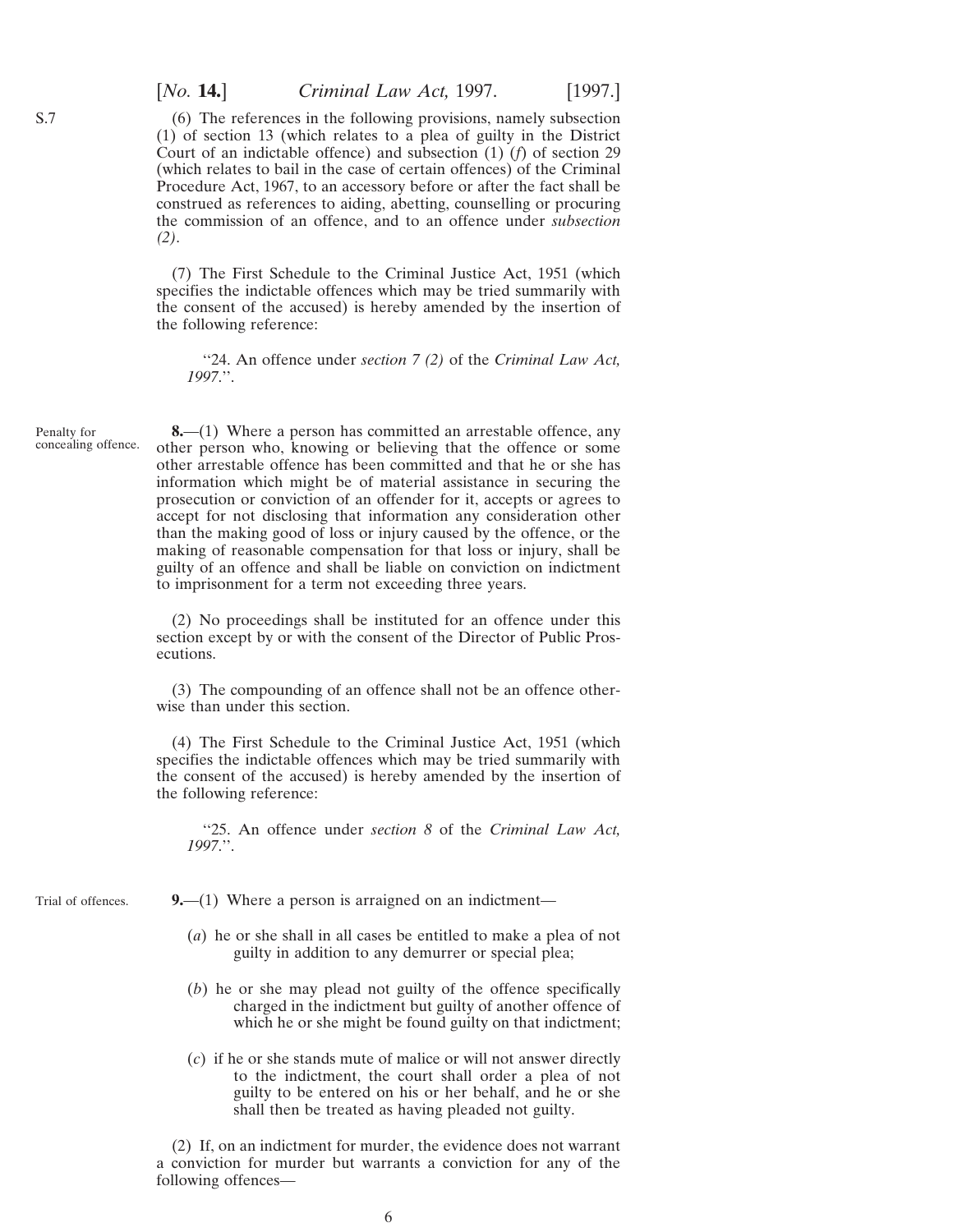- (*a*) manslaughter, or causing grievous bodily harm with intent S.9to do so, or
- (*b*) any offence of which the accused may be found guilty by virtue of an enactment specifically so providing (including *section 7 (3)*), or
- (*c*) an attempt to commit murder, or an attempt to commit any other offence under this section of which the accused might be found guilty, or
- (*d*) an offence under the Criminal Law (Suicide) Act, 1993,

the accused may be found guilty of such offence but may not on that indictment be found guilty of any offence not specified in any of the foregoing paragraphs.

(3) If, on an indictment for murder to which section 3 of the Criminal Justice Act, 1990, applies or for an attempt to commit such murder, the evidence does not warrant a conviction for such murder but warrants a conviction for murder or for any offence mentioned in *paragraph (a), (b), (c)* or *(d)* of *subsection (2)*, the accused may be found guilty of murder or of any offence so mentioned but may not on that indictment be found guilty of any offence not specified in any of the foregoing paragraphs.

(4) Where, on a person's trial on indictment for any offence except treason, murder to which section 3 of the Criminal Justice Act, 1990, applies or murder, the evidence does not warrant a conviction for the offence specifically charged in the indictment, but the allegations in the indictment amount to or include (expressly or by implication) an allegation of another offence, that person may be found guilty of that other offence or of an offence of which he or she could be found guilty on an indictment specifically charging that other offence.

(5) An allegation of an offence to which *subsection (4)* relates shall be taken as including an allegation of attempting to commit that offence; and where a person is charged on indictment with attempting to commit an offence or with any assault or other act preliminary to an offence, but not with the completed offence, then (subject to the discretion of a court sitting with a jury to discharge the jury with a view to the preferment of an indictment for the completed offence) the accused may be convicted of the offence charged notwithstanding that he or she is shown to be guilty of the completed offence.

(6) Where a person arraigned on an indictment pleads not guilty of an offence charged in the indictment but guilty of some other offence of which the accused might be found guilty on that charge, and he or she is convicted on that plea of guilty without trial for the offence of which the accused has pleaded not guilty, then (whether or not the two offences are separately charged in distinct counts) conviction of the one offence shall be an acquittal of the other.

(7) Where a person charged on an indictment with any offence is convicted of some other offence of which he or she might be found guilty on that charge, conviction of that offence shall be an acquittal of the offence charged.

(8) *Subsections (1)* to *(5)* shall apply to an indictment containing more than one count as if each count were a separate indictment.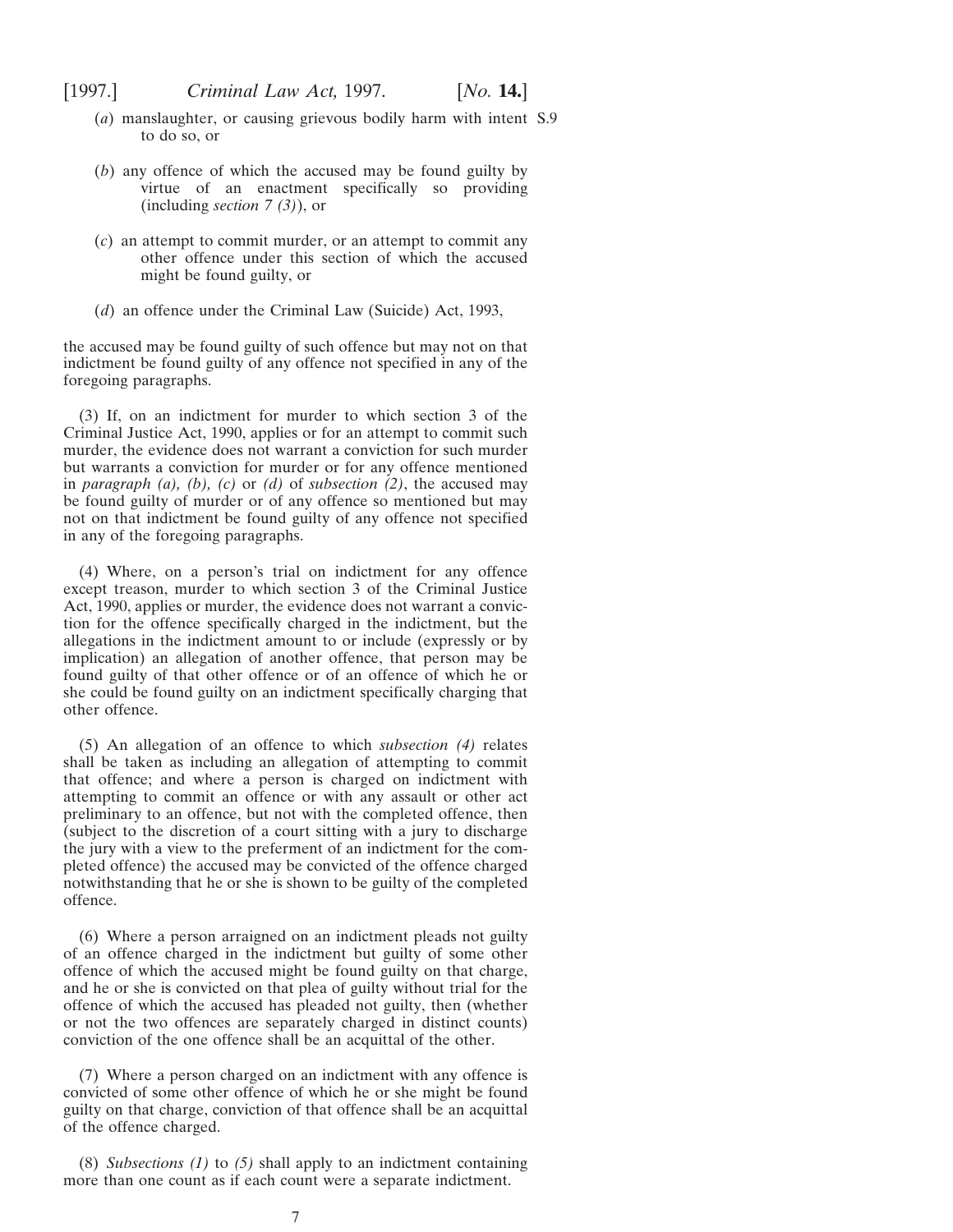<span id="page-7-0"></span>Powers of dealing with offenders.

**10.**—(1) Where a person is convicted on indictment of an offence against any enactment and is for that offence liable to be sentenced to imprisonment but the sentence is not by any enactment either limited to a specified term or expressed to extend to imprisonment for life, the person so convicted shall be liable to imprisonment for not more than two years.

(2) A person convicted on indictment of an attempt to commit an offence for which a maximum term of imprisonment or a maximum fine is provided by an enactment shall not be sentenced to imprisonment for a term longer, or a fine larger, than that which could be imposed for the completed offence.

(3) Where a person is convicted on indictment of any offence other than an offence for which the sentence is fixed by law, the court, if not precluded from doing so by its exercise of some other power, may impose a fine in lieu of or in addition to dealing with the offender in any other way in which the court has power to deal with him or her, subject however to any enactment limiting the amount of the fine that may be imposed or requiring the offender to be dealt with in a particular way.

(4) Notwithstanding anything in any enactment whereby power is conferred on a court, on the conviction of a person of an offence, to bind the offender over to keep the peace or to be of good behaviour, that power may be exercised without sentencing the offender to a fine or to imprisonment.

(5) A person sent forward to a court for sentence under section 13 (2) of the Criminal Procedure Act, 1967 with a plea of guilty of an offence may be dealt with in all respects as if he or she had been convicted on indictment of the offence by that court.

**11.**—(1) No person shall be sentenced by a court to penal servitude.

(2) Every enactment conferring a power on a court to pass a sentence of penal servitude in any case shall be treated as an enactment empowering that court to pass a sentence of imprisonment for a term not exceeding the maximum term of penal servitude for which a sentence could have been passed in that case immediately before the commencement of this Act, and accordingly, in the case of any enactment in force on the 5th day of August, 1891, being the date on which section 1 (repealed by this Act) of the Penal Servitude Act, 1891, came into operation, whereby a court had, immediately before the commencement of this Act, power to pass a sentence of penal servitude, the maximum term of imprisonment shall not exceed five years or any greater term authorised by the enactment.

(3) No person shall be sentenced by a court to imprisonment with hard labour; and every enactment conferring a power on a court to pass a sentence of imprisonment with hard labour in any case shall operate so as to empower that court to pass a sentence of imprisonment for a term not exceeding the term for which a sentence of imprisonment with hard labour could have been passed in that case immediately before the commencement of this Act; and so far as any enactment in force immediately before the commencement of this Act requires or permits prisoners to be kept to hard labour it shall cease to have effect; and accordingly the expressions ''with or without hard labour'', ''with hard labour'', ''without hard labour'' and corresponding expressions, wherever occurring in any enactment prescribing the punishment for an offence, are hereby repealed.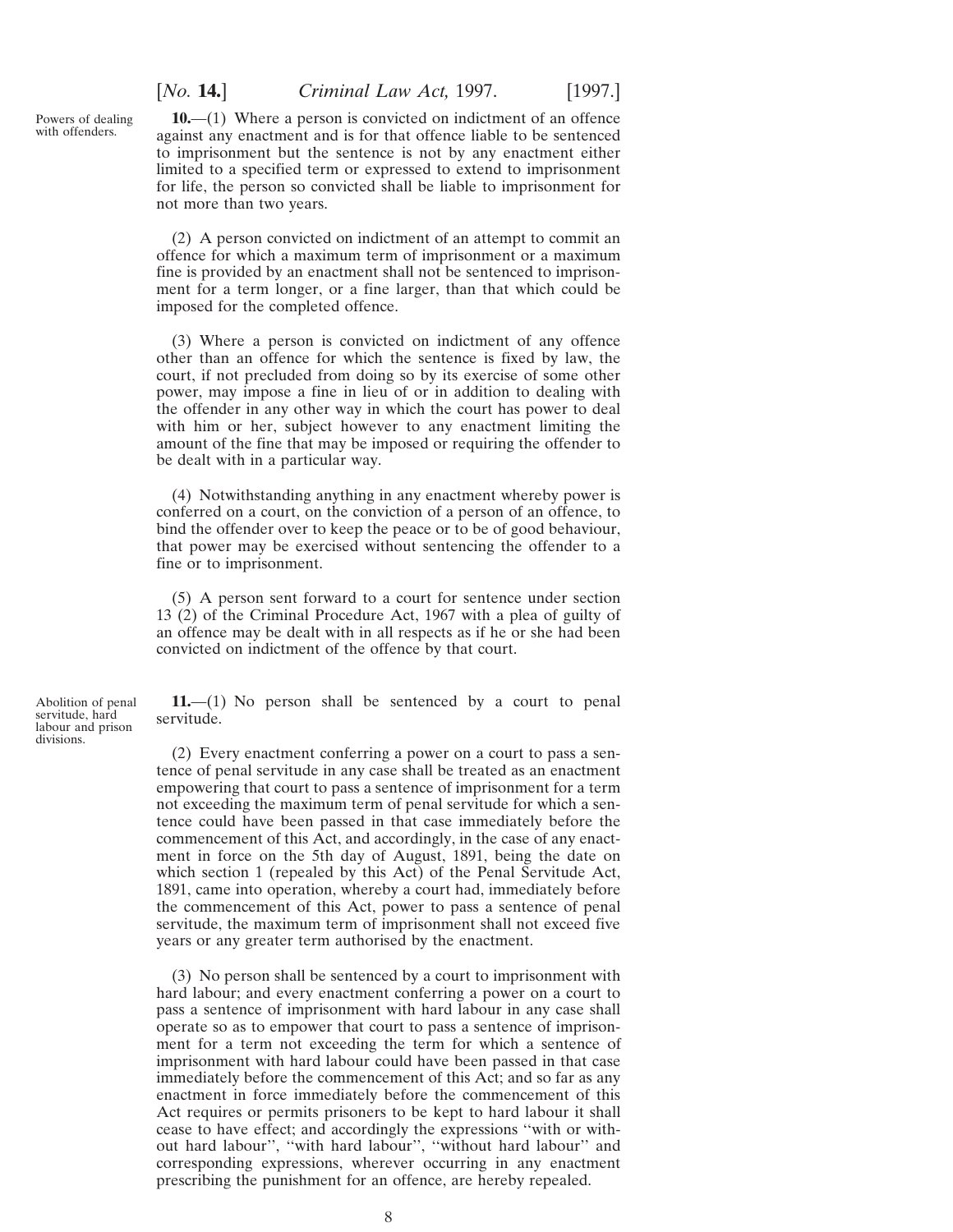Act on an indictment for a felony committed before that commencement, then, for the purposes of trial on that indictment, the offence shall be deemed always to have been a misdemeanour and, notwithstanding that the indictment is framed as an indictment for felony, shall be deemed to be charged as a misdemeanour in the indictment. (3) On an indictment signed before the commencement of this Act, a person may be found guilty of any offence of which he or she could have been found guilty on that indictment if this Act had not been passed, but not of any other offence; and a person tried by a court-martial ordered or convened before that commencement may be found guilty of any offence of which he or she could have been found guilty if this Act had not been passed, but not of any other offence. 9

**15.—(1)** Except as provided by the following subsections, this Act, Savings and other in so far as it affects any matter of procedure or evidence or the general provisions.jurisdiction or powers of any court in relation to offences, shall have effect in relation to proceedings on indictment for an offence committed before the commencement of this Act if the person charged is arraigned after that commencement.

(2) Where a person is arraigned after the commencement of this

to 1997.

with the provisions of the *Second Schedule* to this Act. (2) This section, the *Second Schedule* to this Act and the Defence Acts, 1954 to 1993, may be cited together as the Defence Acts, 1954 Defence Act, 1954.

**14.**—(1) The Defence Act, 1954, is hereby amended in accordance Amendment of

Schedule.

**13.**—The enactments mentioned in the *First Schedule* to this Act Amendment of are hereby amended in accordance with the provisions of that particular enactments.

which the Prisons Acts, 1826 to 1980, or section 13 of the Criminal Justice Act, 1960, apply.

(2) Corporal punishment shall not be inflicted in any place to

of whipping it shall cease to have effect.

he or she had been sentenced to imprisonment without hard labour.

(5) Any person who, immediately before the commencement of this Act, was undergoing or liable to undergo a term of penal servitude shall, if that person is or ought to be in custody at such commencement, be treated thereafter as if he or she were undergoing or liable to undergo imprisonment and not penal servitude for that term.

(4) So far as any enactment provides that a person sentenced to S.11 imprisonment or committed to prison is or may be directed to be treated as an offender of a particular division, or to be placed in a separate division, it shall cease to have effect.

<span id="page-8-0"></span>[1997.] *Criminal Law Act,* 1997. [*No.* **14.**]

(6) Any person who has been sentenced to imprisonment with hard labour for a term which has not expired at the commencement of this Act shall, for the remainder of that term, be treated as though

**12.**—(1) No person shall be sentenced by a court to whipping, and Abolition of so far as any enactment confers power on a court to pass a sentence corporal punishment.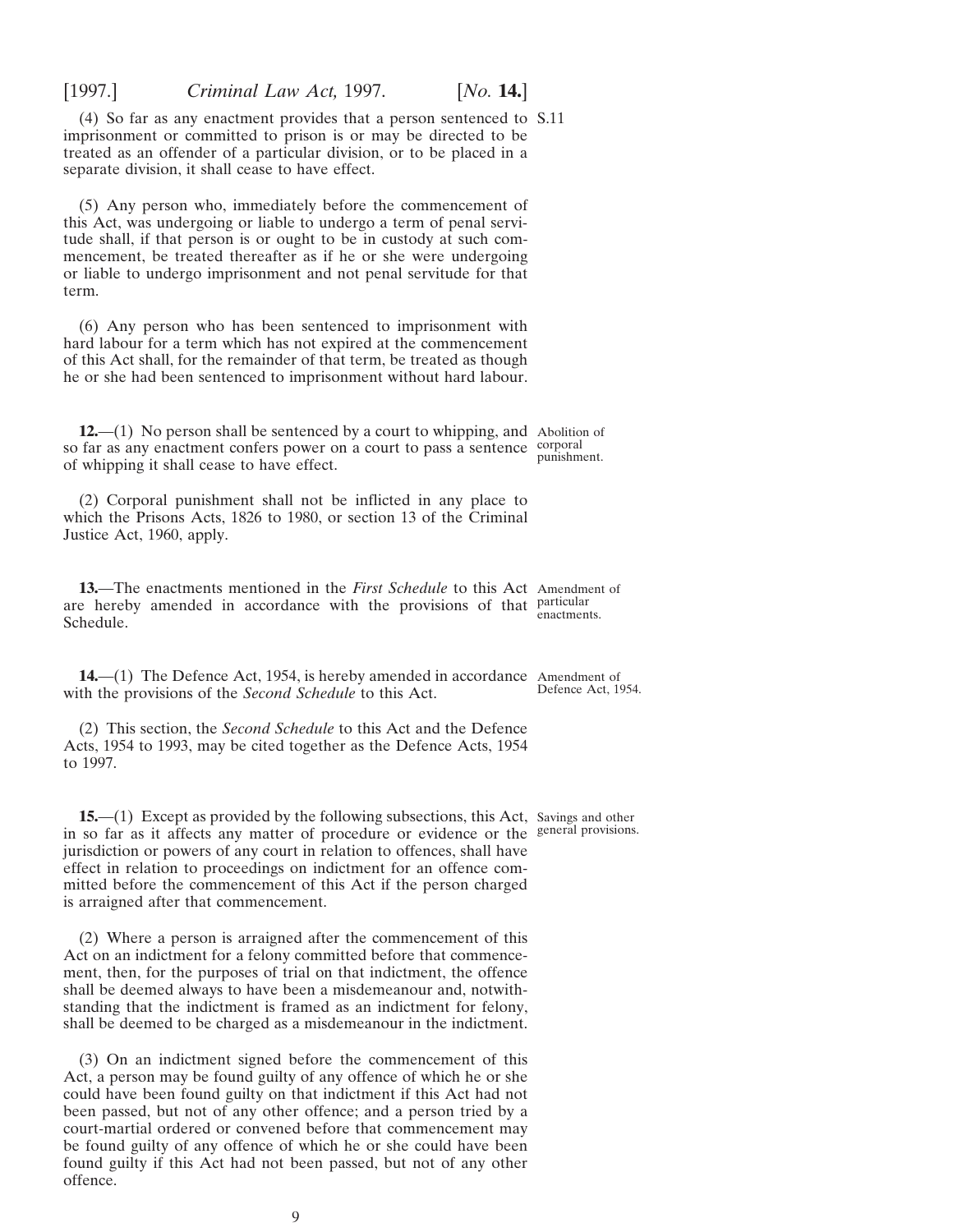(4) For the purpose of Article 15.13 of the Constitution and for that purpose only, offences which were felonies immediately before the commencement of this Act shall continue to be treated as felonies and, accordingly, for all other purposes any rule of law or enactment whereby an offence is, or is regarded as, a felony shall be construed as relating to an indictable offence.

(5) Without prejudice to any express amendment or repeal made by this Act—

- (*a*) nothing in this Act shall affect the operation of any reference to an offence in the enactments specially relating to that offence by reason only of the reference being in terms no longer applicable after the commencement of this Act;
- (*b*) any enactment referring to felonious stealing or to felonious taking shall be read as referring merely to stealing;
- (*c*) nothing in this Act shall affect the punishment provided for an offence by the enactments specially relating to that offence.
- Repeals. **16.**—Each of the enactments mentioned in the *Third Schedule* to this Act is hereby repealed to the extent specified in the *third column* of that Schedule.
- Short title. **17.**—This Act may be cited as the Criminal Law Act, 1997.

*Section 13.*

<span id="page-9-0"></span>S.15

#### FIRST SCHEDULE

#### Amendment of Particular Enactments

1. In the Slave Trade Act, 1824, as amended by section 1 of the Slave Trade Act, 1843—

- (*a*) in sections 3, 5, 6, 7, 8 and 11, ''and their procurers, counsellors, aiders, and abettors'' shall be deleted;
- (*b*) in section 9, for ''piracy, felony, and robbery'' there shall be substituted ''an offence, and shall be liable to imprisonment for life'', and for the references to British subjects there shall be substituted references to Irish citizens;
- (*c*) in section 10, for the words from ''and their procurers'' to the end of that section there shall be substituted ''shall be guilty of an offence and shall be liable to imprisonment for a term not exceeding fourteen years'';
- (*d*) in section 12, ''piracies, felonies, robberies, and'' shall be deleted.

2. In section 8 of the Carriers Act, 1830 (under which the protection given by that Act to common carriers does not extend to the felonious acts of their servants) for ''the felonious acts'' there shall be substituted ''any theft, embezzlement or forgery''.

3. In the proviso to section 30 of the Town Police Clauses Act, 1847 (which provides that a person liable to a penalty under that section for wilfully setting or causing to be set a chimney on fire shall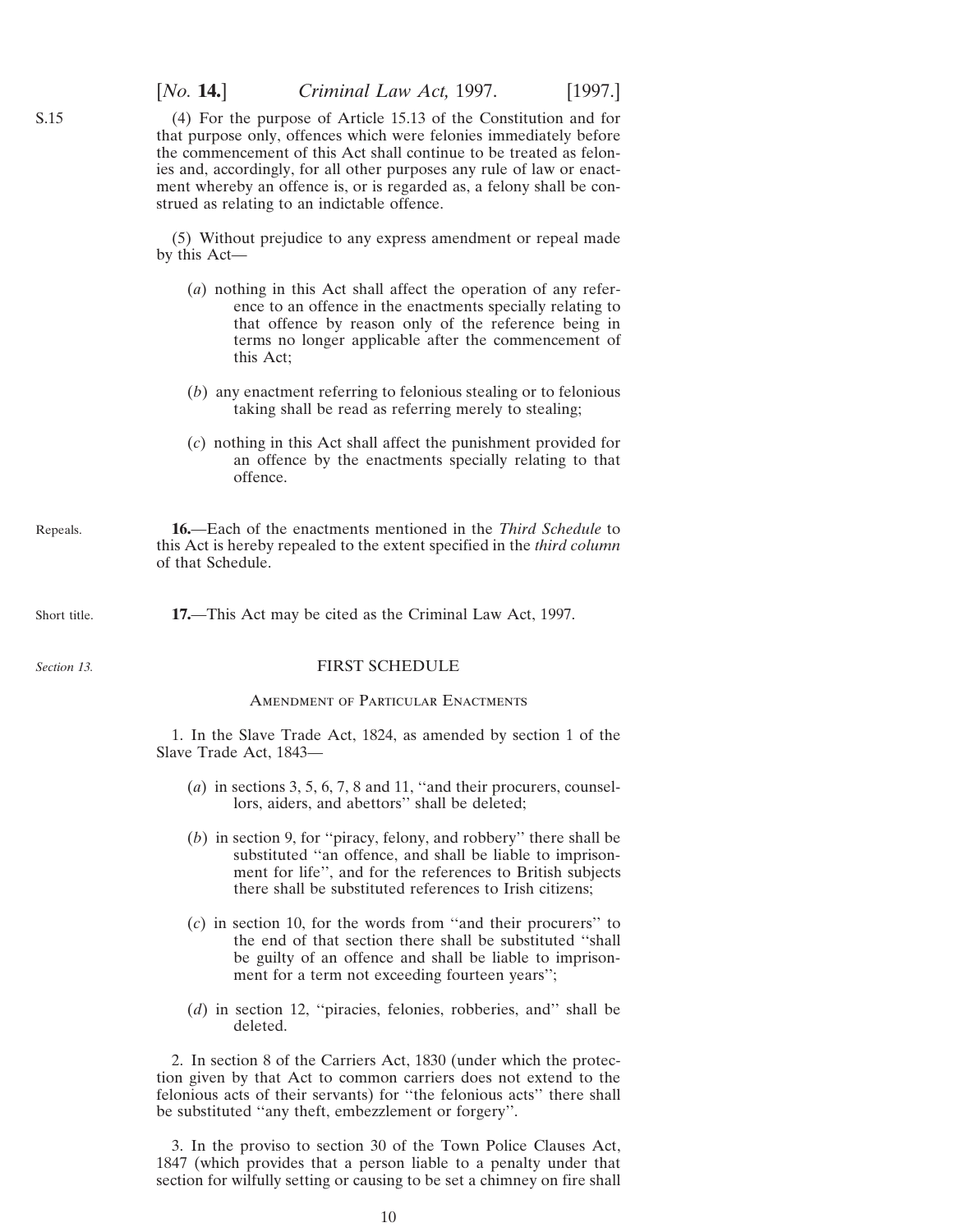<span id="page-10-0"></span>not be exempt from liability to be indicted for felony) for ''felony'' Sch.1 there shall be substituted ''any other offence''.

4. In section 10 of the Offences against the Person Act, 1861 (which provides for the trial of murder or manslaughter where any person dies in a country after being feloniously stricken out of it or vice versa) for ''feloniously'', in both places where the word occurs, there shall be substituted ''criminally''.

5. In section 6, subsection (2), of the Criminal Law Amendment Act, 1885 (as amended by section 9 of the Criminal Law Amendment Act, 1935) (as to defilement of young persons) ''of or above the age of fifteen and'' shall be deleted.

6. (1) The Larceny Act, 1916, shall be amended in accordance with the provisions of this paragraph.

(2) Section 35 (accessories and abettors) shall be repealed.

(3) Section 37 (4) shall be deleted.

(4) Section 41 (3) (arrest without warrant) shall be deleted.

(5) In section 44 (1) (verdict), ''acquit the defendant of robbery and'' and, in section 44 (3), ''acquit the defendant of stealing and'' shall be deleted.

7. The Criminal Law Amendment Act, 1935, shall be amended as follows: in section  $2(1)$  and  $2(2)$  (defilement of girl between fifteen and seventeen years of age), ''of or over the age of fifteen years and'' shall be deleted.

8. In the Criminal Justice Act, 1990, paragraph 4 (*m*) of the First Schedule shall be deleted.

9. Section 19 (*a*) of the Criminal Law (Rape) (Amendment) Act, 1990, shall be amended by the deletion of ''section 169 (*b*)'' and the substitution of ''section 169 (3) (*b*)''.

10. In section 3 (*c*) and (*d*) of the Criminal Law (Sexual Offences) Act, 1993, ''of or over the age of 15 years and'' shall be deleted.

#### SECOND SCHEDULE

*Section 14.*

Amendment of Defence Act, 1954

1. In section 2 there shall be deleted—

- (*a*) ''the expression 'military convict' means a person under sentence of penal servitude passed by a court-martial;'', and
- (*b*) ''the expression 'penal servitude prison' means any prison or place in which a person convicted and sentenced to penal servitude by a civil court may be lawfully confined;''.

2. In section 40 (2) ''military convict,'' shall be deleted in each place where the words occur.

3. In section 50 (2) ''penal servitude or'' shall be deleted.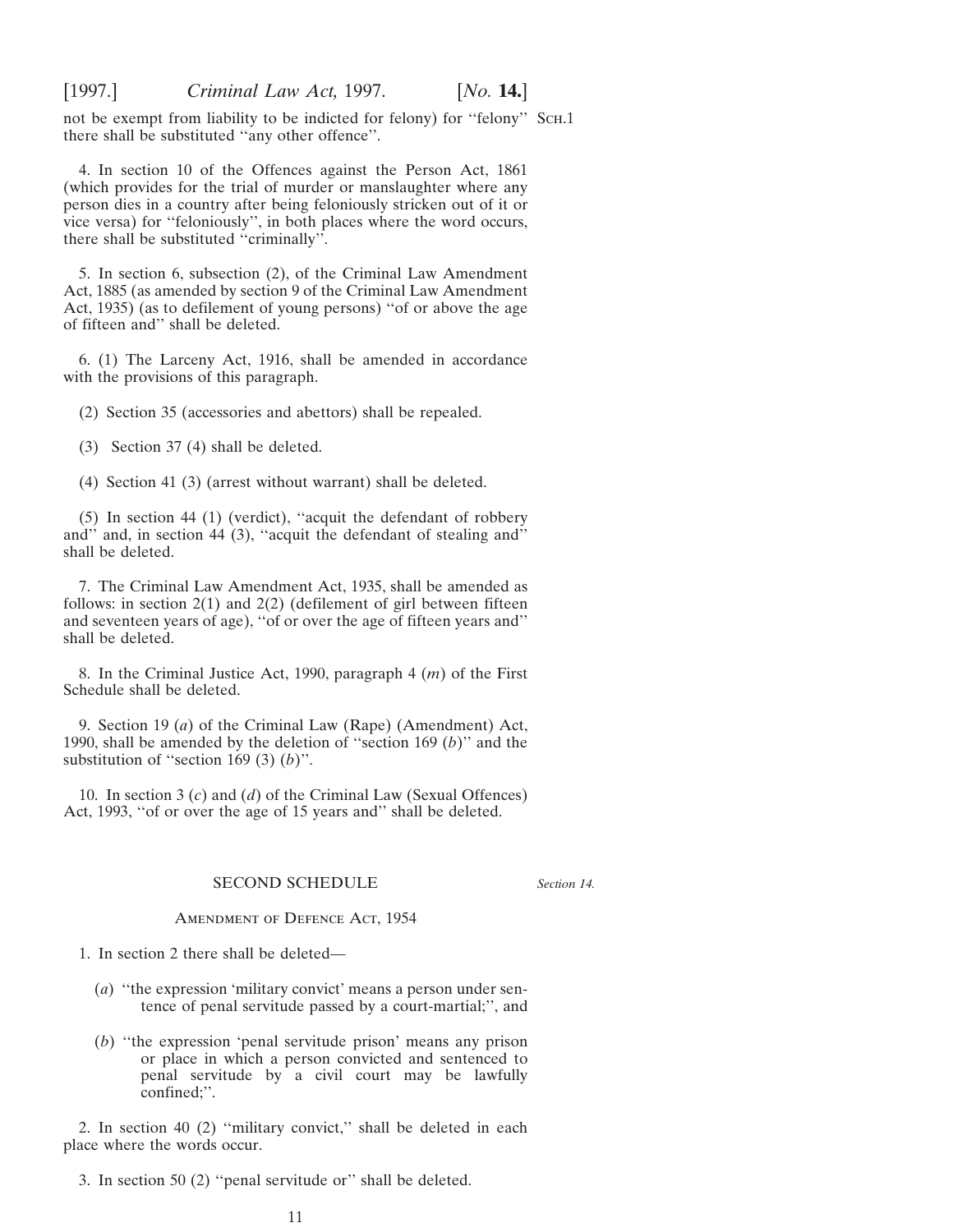4. In sections 120 (3), 206 (1), 222, 223 (1), 223 (2), 223 (3), 223  $(4)$ , 230 and 240  $(1)$   $(i)$  "penal servitude," shall be deleted.

5. In sections 126 (2) (i), 127, 131, 135 (1) (*b*), 145, 149, 151, 154 (1), 155 and 158, ''imprisonment for a term not exceeding seven years'' shall be substituted for ''penal servitude''.

6. In sections 129, 130, 132, 135 (1) (*a*), 169 (3) (*a*) and 169 (3) (*b*) ''imprisonment for life'' shall be substituted for ''penal servitude''.

7. In section 192 (2) (*d*) ''for a term of two years'' shall be inserted after ''imprisonment'' in place of the words ''for any term not exceeding two years'' (inserted by paragraph 4 (*h*) of the First Schedule to the Criminal Justice Act, 1990).

8. In section 208 (2) (*a*) '', without hard labour,'' shall be deleted and ''or, in either case, to be fined'' shall be inserted after ''twentyone days''.

9. In item A of the Scale in section 209 (1) (as amended by paragraph 4 (*j*) of the First Schedule to the Criminal Justice Act, 1990) after ''Imprisonment for life'' there shall be inserted ''or any specified period'' and items B and C shall be deleted.

10. In section 209 (5) ''penal servitude or'' wherever occurring shall be deleted.

11. In item A of the Scale in section 210 (1) (as amended by paragraph 4 (*j*) of the First Schedule to the Criminal Justice Act, 1990) after ''Imprisonment for life'' there shall be inserted ''or any specified period'' and items B and C shall be deleted.

12. In section 210 (6) ''imprisonment for a term exceeding two years'' shall be substituted for ''imprisonment for life or penal servitude'' wherever occurring.

13. In section 212 ''be served concurrently with the term then unexpired of the former sentence and on completion of either sentence any balance of the other sentence shall be served'' shall be substituted for ''not exceed such term as will make up a period of two consecutive years including the term then unexpired of the former sentence''.

14. In section 223 (7) ''penal servitude,'' (where occurring after ''is sentenced to'') and '', and where the sentence for such other offence is a sentence of penal servitude, then, whether or not that sentence is suspended, any previous sentence of imprisonment or detention which has been suspended shall be avoided'' shall be deleted and ''any sentences of'' shall be substituted for ''imprisonment or'' (where occurring after ''the aggregate term of'').

15. Sections 224 (2) (*c*) (iii) and 228 shall be deleted.

16. In section 229 the following subsection shall be substituted for subsection (1):

''(1) Where a sentence of imprisonment is passed by a courtmartial and confirmed, the military prisoner shall undergo sentence as follows:

> (*a*) if the sentence is for a term exceeding two years, he or she shall, as soon as practicable, be committed to a public prison to undergo sentence;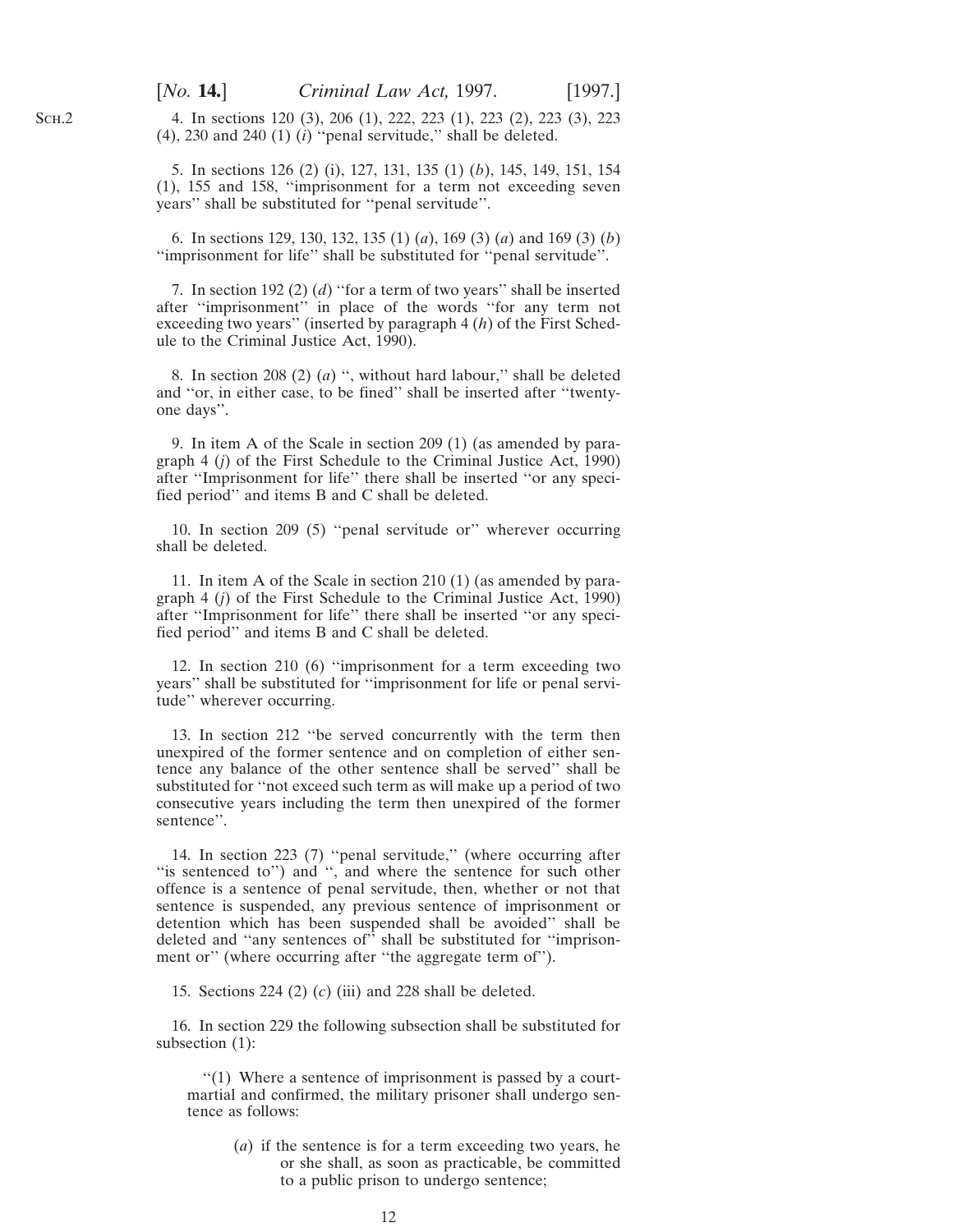- <span id="page-12-0"></span>(*b*) if the sentence is for a term not exceeding two years, Sch.2 he or she shall undergo sentence either in a military prison or detention barrack or in other service custody or in a public prison, or partly in one way and partly in another.".
- 17. In section 229 (8) '', kept to hard labour'' shall be deleted.

18. In section 234 ''an offence'' shall be substituted for ''felony'' and '', with or without hard labour,'' shall be deleted.

19. In section 239 (1) ''military convict or'', ''convict or'' and ''convict,'' and in section 239 (2) ''a military convict or'' shall be deleted.

THIRD SCHEDULE

*Section 16*.

| Session and Chapter or<br>Number and Year                                          | Short Title                           | <b>Extent of Repeal</b>                                                                                                                                                                                                                                                                                                                                                                       |
|------------------------------------------------------------------------------------|---------------------------------------|-----------------------------------------------------------------------------------------------------------------------------------------------------------------------------------------------------------------------------------------------------------------------------------------------------------------------------------------------------------------------------------------------|
| 7 Will. 3, c. 17                                                                   | Sunday Observance Act,<br>1695        | The whole Act                                                                                                                                                                                                                                                                                                                                                                                 |
| 9 Anne, c. 6                                                                       | Criminal Evidence Act,<br>1710        | The whole Act                                                                                                                                                                                                                                                                                                                                                                                 |
| 21 & 22 Geo. 3, c. 11                                                              | Habeas Corpus Act, 1781               | In section 2, the words<br>from "and if any person<br>or persons" to the end<br>of the section                                                                                                                                                                                                                                                                                                |
| 26 Geo. 3, c. 24                                                                   | Forcible Entry Act, 1786              | The whole Act                                                                                                                                                                                                                                                                                                                                                                                 |
| 27 Geo. 3, c. 15                                                                   | Riot Act, 1787                        | The whole Act                                                                                                                                                                                                                                                                                                                                                                                 |
| 55 Geo. 3, c. 91                                                                   | Criminal Costs (Dublin)<br>Act, 1815  | The whole Act                                                                                                                                                                                                                                                                                                                                                                                 |
| 1 Geo. 4, c. 57                                                                    | Whipping Act, 1820                    | The whole Act                                                                                                                                                                                                                                                                                                                                                                                 |
| 1 & 2 Geo. 4, c. 88                                                                | Rescue Act, 1821                      | The whole Act                                                                                                                                                                                                                                                                                                                                                                                 |
| 3 Geo. 4, c. 114                                                                   | Hard Labour Act, 1822                 | The whole Act                                                                                                                                                                                                                                                                                                                                                                                 |
| 5 Geo. 4, c. 83, as<br>extended to Ireland by<br>34 and 35 Vict., c. 112, s.<br>15 | Vagrancy Act, 1824                    | In section 4, the words "or<br>having upon him or her<br>any instrument, with<br>intent to commit any<br>felonious act" and the<br>words from "every"<br>suspected person or<br>reputed thief" to "intent<br>to commit felony", and<br>the words "and every<br>such instrument as<br>aforesaid, shall, by the<br>conviction of the<br>offender, become<br>forfeited to the King's<br>Majesty" |
| 7 Geo. 4, c. 9                                                                     | Hard Labour (Ireland)<br>Act, 1826    | The whole Act                                                                                                                                                                                                                                                                                                                                                                                 |
| 9 Geo. 4, c. 32                                                                    | Civil Rights of Convicts<br>Act, 1828 | The whole Act                                                                                                                                                                                                                                                                                                                                                                                 |
| 6 & 7 Will. 4, c. 114                                                              | Trials for Felony Act, 1836           | The whole Act                                                                                                                                                                                                                                                                                                                                                                                 |
| 6 & 7 Will. 4, c. 116                                                              | Grand Jury (Ireland) Act,<br>1836     | Sections 35, 105 and 108                                                                                                                                                                                                                                                                                                                                                                      |
| 3 & 4 Vict., c. 90                                                                 | Infant Felons Act, 1840               | The whole Act                                                                                                                                                                                                                                                                                                                                                                                 |
| 5 & 6 Vict., c. 61                                                                 | South Australia Act, 1842             | The whole Act                                                                                                                                                                                                                                                                                                                                                                                 |
|                                                                                    |                                       |                                                                                                                                                                                                                                                                                                                                                                                               |

Enactments Repealed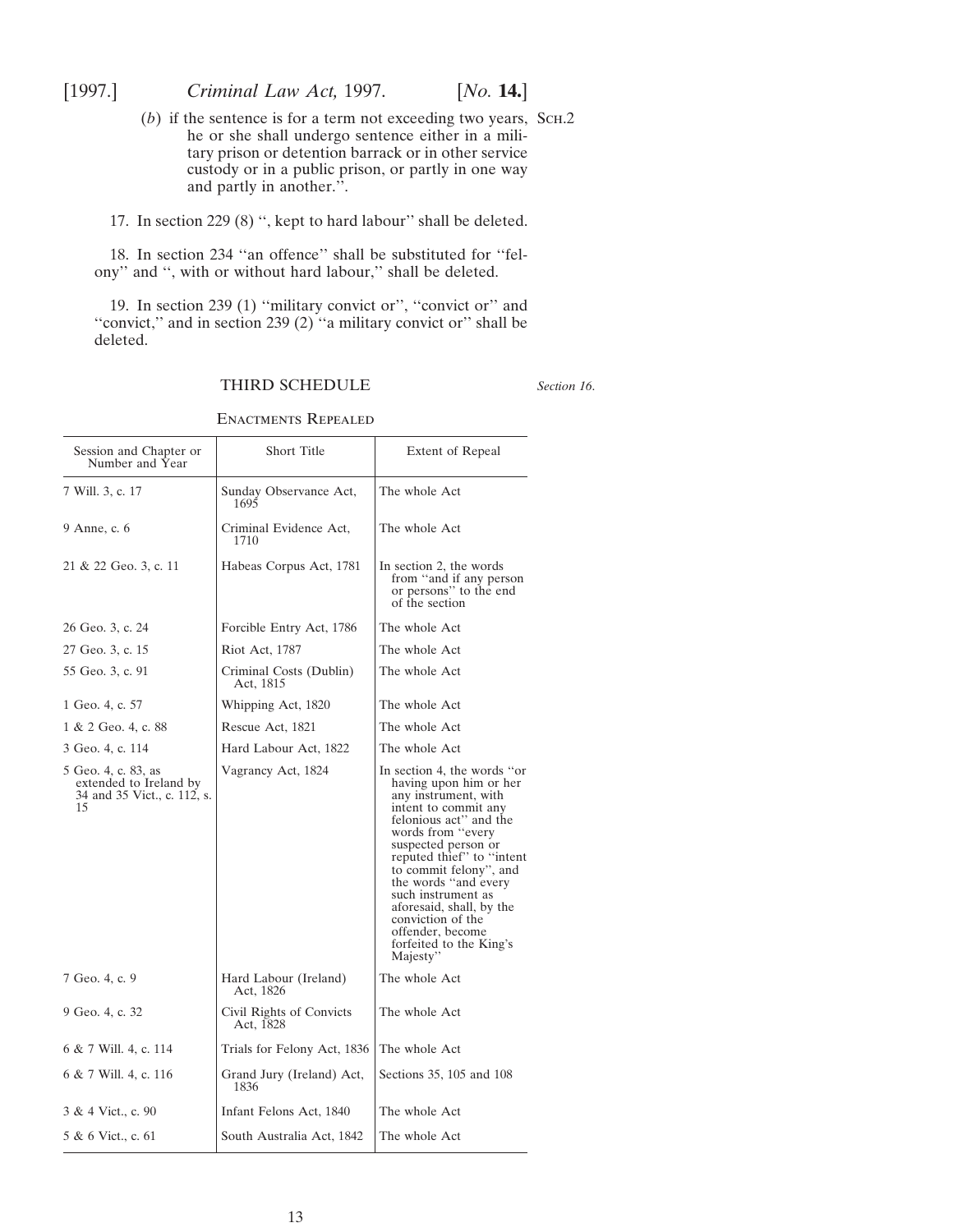| Session and Chapter or<br>Number and Year | Short Title                                              | Extent of Repeal                                                                                                                                     |
|-------------------------------------------|----------------------------------------------------------|------------------------------------------------------------------------------------------------------------------------------------------------------|
| 7 & 8 Vict., c. 106                       | County Dublin Grand Jury Sections 40 and 43<br>Act, 1844 |                                                                                                                                                      |
| 14 & 15 Vict., c. 19                      | Prevention<br>of<br>Act, 1851                            | Offences Sections 5 and 14                                                                                                                           |
| 14 & 15 Vict., c. 100                     | Criminal Procedure Act, Sections 9, 12 and 29<br>1851    |                                                                                                                                                      |
| 19 & 20 Vict., c. 68                      | Prisons (Ireland) Act, 1856                              | Section 14                                                                                                                                           |
| 20 & 21 Vict., c. 3                       | Penal Servitude Act, 1857                                | The whole Act                                                                                                                                        |
| 24 & 25 Vict., c. 94                      | Accessories and Abettors<br>Act, 1861                    | The whole Act                                                                                                                                        |
| 24 & 25 Vict., c. 96                      | Larceny Act, 1861                                        | In section 21, "only, or to<br>be imprisoned and kept<br>to hard labour" and<br>"there to be kept to hard<br>labour"                                 |
|                                           |                                                          | In section 26, ", with or<br>without hard labour, and<br>with or without solitary<br>confinement"                                                    |
|                                           |                                                          | Sections 98 and 104                                                                                                                                  |
|                                           |                                                          | In section 115, "deemed to<br>be offences of the same<br>nature, and"                                                                                |
|                                           |                                                          | In section 117, "fine the<br>offender, and" and the<br>words from "and in case<br>of any felony" to "autho-<br>rized",<br>where<br>next<br>occurring |
|                                           |                                                          | Sections 119 and 121                                                                                                                                 |
| 24 & 25 Vict., c. 97                      | Malicious Damage Act,<br>1861                            | In section 72, "deemed to<br>be offences of the same<br>nature and"                                                                                  |
| 24 & 25 Vict., c. 98                      | Forgery Act, 1861                                        | Sections 47, 48 and 49                                                                                                                               |
|                                           | nature and"                                              | In section 50, "deemed to<br>be offences of the same                                                                                                 |
|                                           |                                                          | In section 51, "fine the<br>offender, and to" and<br>the words from "and in<br>all cases of felonies" to<br>"authorized", where<br>next occurring    |
|                                           |                                                          | Section 54                                                                                                                                           |
| 24 & 25 Vict., c. 99                      | Coinage Offences Act,                                    | Section 35                                                                                                                                           |
|                                           | 1861                                                     | In section 36, "deemed to<br>be offences of the same<br>nature and"                                                                                  |
|                                           |                                                          | In section 38, "fine the<br>offender, and" and the<br>words from "and in case<br>of any felony" to<br>"authorized", where<br>next occurring          |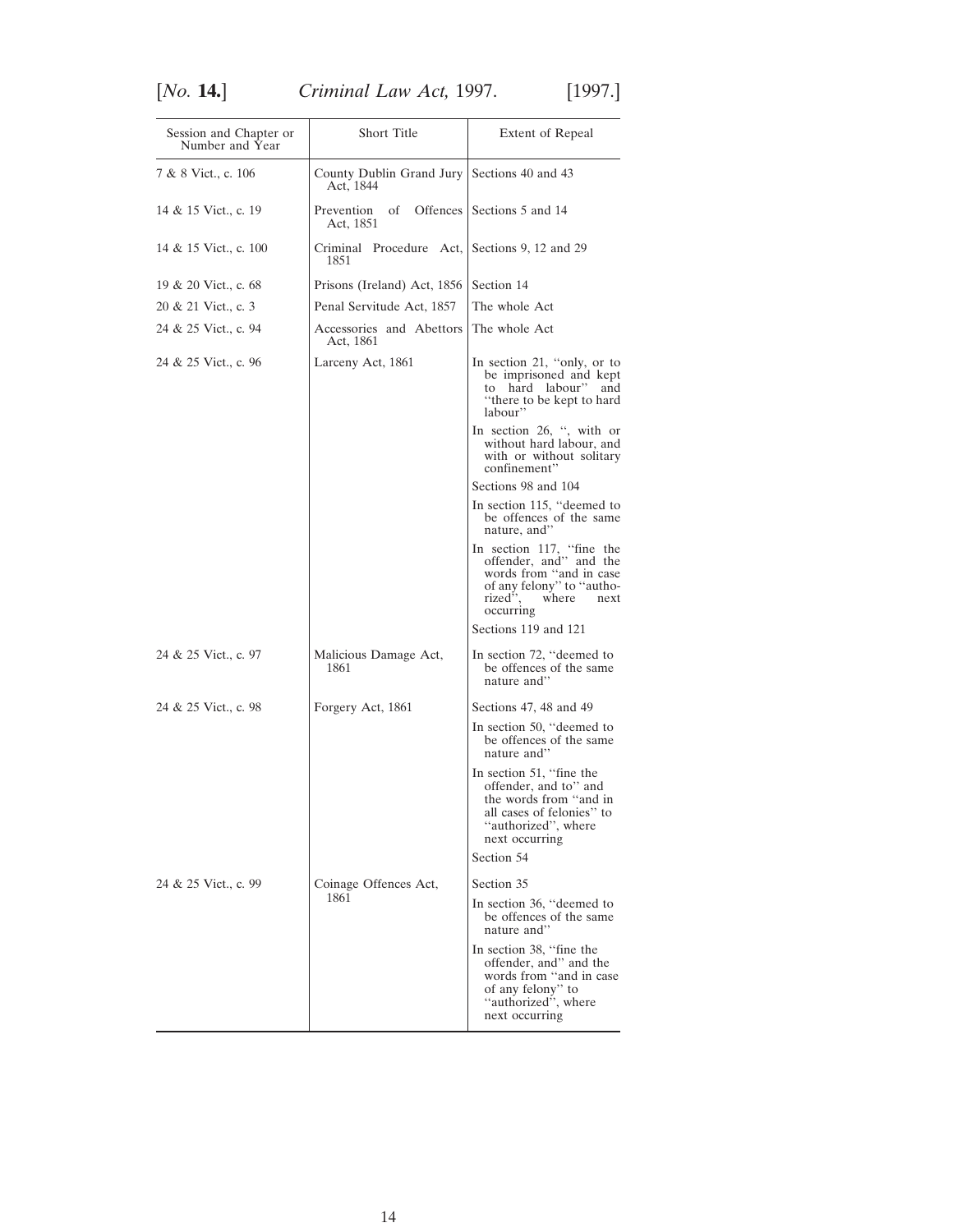| Session and Chapter or<br>Number and Year | <b>Short Title</b>                          | Extent of Repeal                                                                                                                                                                                             |
|-------------------------------------------|---------------------------------------------|--------------------------------------------------------------------------------------------------------------------------------------------------------------------------------------------------------------|
| 24 & 25 Vict., c. 100                     | Offences against the Per-<br>son Act, 1861  | Sections 7 and 8<br>In sections 9 and 10, "or of<br>being accessory to mur-<br>der or manslaughter"<br>Sections 11 to 15                                                                                     |
|                                           |                                             | In section 18, the words<br>from "or shoot" to "at<br>any person" where those<br>words secondly occur,<br>the words from "in any"<br>to "person, or" and the<br>word "other"                                 |
|                                           |                                             | Section 19                                                                                                                                                                                                   |
|                                           |                                             | In section 46, the words<br>from "shall find" to "fel-<br>ony, or" and the word<br>"other"                                                                                                                   |
|                                           |                                             | Sections 66 and 67                                                                                                                                                                                           |
|                                           |                                             | In section 68, "deemed to<br>be offences of the same<br>nature, and".                                                                                                                                        |
|                                           |                                             | Section 70                                                                                                                                                                                                   |
|                                           |                                             | In section 71, "fine the<br>offender, and" and the<br>words from "and in case<br>of any felony" to "autho-<br>rized", where<br>next<br>occurring                                                             |
|                                           |                                             | Sections 74, 75 and 77                                                                                                                                                                                       |
| 25 & 26 Vict., c. 18                      | Whipping Act, 1862                          | The whole Act                                                                                                                                                                                                |
| 26 & 27 Vict., c. 44                      | Garrotters Act, 1863                        | The whole Act                                                                                                                                                                                                |
| 27 & 28 Vict., c. 47                      | Penal Servitude Act, 1864                   | The whole Act                                                                                                                                                                                                |
| 28 & 29 Vict., c. 18                      | Criminal Procedure Act,<br>1865             | In sections 1 and 2, "for fel-<br>ony or misdemeanour"                                                                                                                                                       |
| 33 & 34 Vict., c. 23                      | Forfeiture Act, 1870                        | The whole Act                                                                                                                                                                                                |
| 34 & 35 Vict., c. 112                     | Prevention of Crimes Act,<br>1871           | Sections 3, 4, 5, 6, 7, 8 and<br>9                                                                                                                                                                           |
|                                           |                                             | Section 15, except insofar<br>as it applies section 4 of<br>the Vagrancy Act, 1824,<br>to Ireland                                                                                                            |
|                                           |                                             | In the proviso to section<br>17, paragraph 4                                                                                                                                                                 |
|                                           |                                             | Sections 20 and 22                                                                                                                                                                                           |
| 35 & 36 Vict., c. 57                      | Debtors Act (Ireland),<br>1872              | Section 17                                                                                                                                                                                                   |
| 39 & 40 Vict., c. 23                      | Prevention of Crimes<br>Amendment Act, 1876 | The whole Act                                                                                                                                                                                                |
| 40 & 41 Vict., c. 49                      | General Prisons (Ireland)<br>Act, 1877      | In section 47, "in which<br>prisoners sentenced to<br>imprisonment without<br>hard labour shall be<br>confined", the word<br>"such" and the word<br>"respectively"<br>Section 49<br>In section 54, the words |
|                                           |                                             | from "No prisoner" to<br>the end of the section                                                                                                                                                              |
| 42 & 43 Vict., c. 55                      | Prevention of Crime Act,<br>1879            | The whole Act                                                                                                                                                                                                |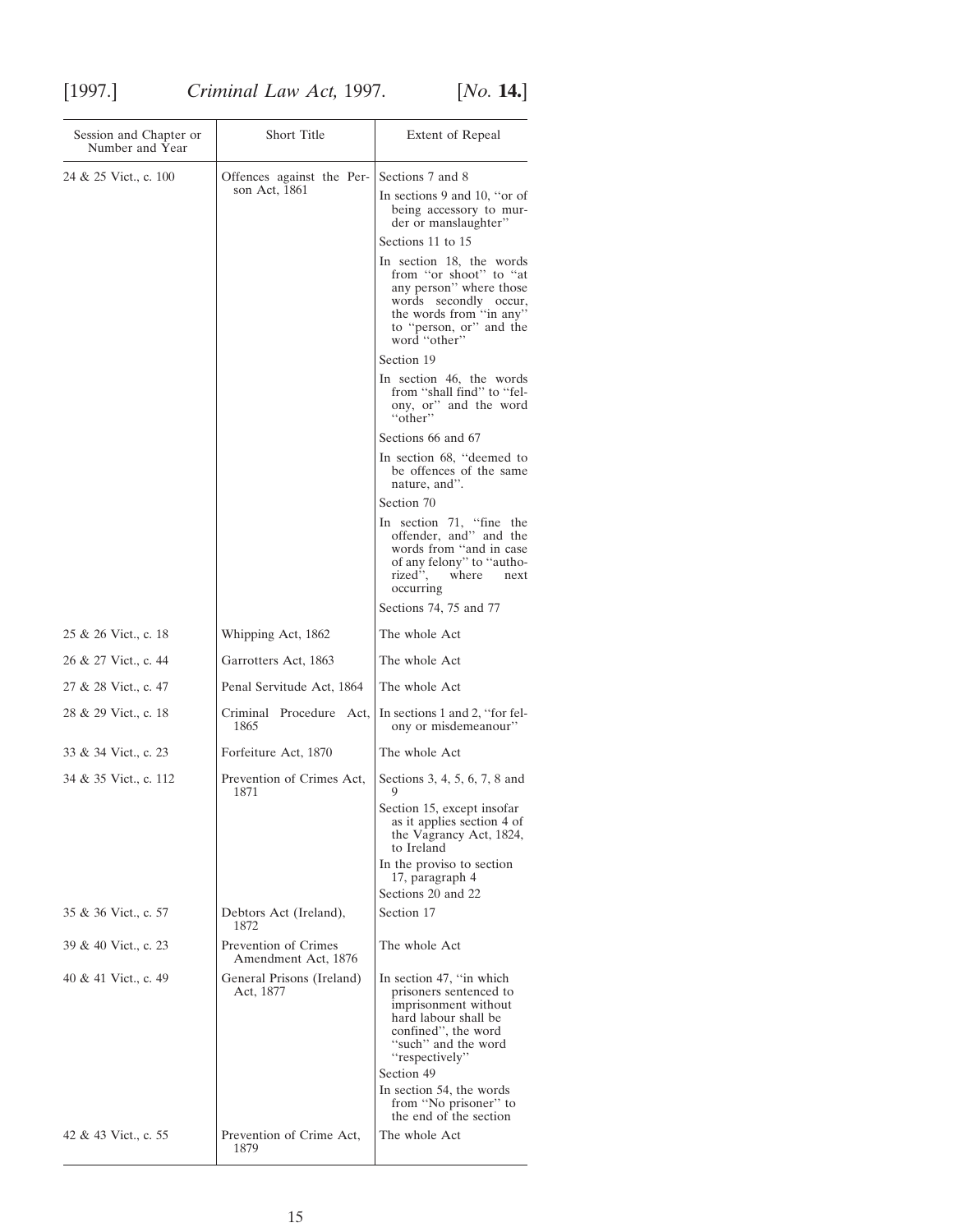| Session and Chapter or<br>Number and Year | Short Title                                          | Extent of Repeal                                                                                                    |
|-------------------------------------------|------------------------------------------------------|---------------------------------------------------------------------------------------------------------------------|
| 47 & 48 Vict., c. 19                      | Children (Ireland) Act,<br>1884                      | Summary Jurisdiction over   In section 4, paragraph $(d)$<br>of subsection $(1)$                                    |
| 48 & 49 Vict., c. 69                      | Criminal Law Amendment   Section 18<br>Act, 1885     |                                                                                                                     |
| 52 & 53 Vict., c. 69                      | Public<br>Bodies<br>Corrupt<br>Practices Act, 1889   | Section 5                                                                                                           |
| 54 & 55 Vict., c. 69                      | Penal Servitude Act, 1891                            | Sections 1 to 7<br>In section 8, the words<br>from "and all" to "of this<br>section"                                |
| 57 & 58 Vict., c. 60                      | Merchant<br><b>Shipping</b><br>Act,<br>1894          | Section 700                                                                                                         |
| 61 & 62 Vict., c. 41                      | Prison Act, 1898                                     | Section 6, as extended to<br>Ireland by section 43 (8)<br>of the Criminal Justice<br>Administration<br>Act,<br>1914 |
| 6 Edw. 7, c. 34                           | Prevention of Corruption<br>Act, 1906                | Section 2 $(4)$                                                                                                     |
| 8 Edw. 7, c. 59                           | Prevention of Crime Act,<br>Part II                  |                                                                                                                     |
|                                           | 1908                                                 | In section 18 all references<br>to Part II; paragraphs $(e)$<br>and $(f)$                                           |
|                                           |                                                      | Schedule                                                                                                            |
| 3 & 4 Geo. 5, c. 27                       | Forgery Act, 1913                                    | In section $4(1)$ and $(2)$ the<br>words from "which" to<br>"in force"                                              |
|                                           |                                                      | In section $6(1)$ "of the like"<br>degree (whether felony<br>or misdemeanour)"                                      |
|                                           |                                                      | Section 11                                                                                                          |
|                                           |                                                      | Section 12 $(1)$                                                                                                    |
|                                           |                                                      | In section $12$ $(2)$ , para-<br>graphs $(a)$ and $(b)$                                                             |
| 4 & 5 Geo. 5, c. 58                       | Criminal Justice<br>Administration Act.              | Sections 16, 26 and 36                                                                                              |
|                                           | 1914                                                 | In section 43 $(1)$ , the<br>references to those<br>sections                                                        |
|                                           |                                                      | In section 43 $(8)$ , the<br>reference to section 6 of<br>the Prison Act, 1898                                      |
| No. 11 of 1925                            | Prisons (Visiting)<br>Committees) Act, 1925          | Section 4                                                                                                           |
| No. 6 of 1957                             | Statute of Limitations,<br>1957                      | In section 48 $(1)$ ,<br>paragraph (b) "or";<br>paragraph $(c)$                                                     |
| No. 1 of 1963                             | Official Secrets Act, 1963                           | Section 15                                                                                                          |
| No. 19 of 1983                            | Courts-Martial Appeals<br>Act, 1983                  | In section 16 $(a)$ , "penal<br>servitude"                                                                          |
| No. 23 of 1983                            | Criminal Justice<br>(Community Service)<br>Act, 1983 | In section 2, "of penal<br>servitude"                                                                               |
| No. 16 of 1990                            | Criminal Justice Act, 1990                           | Subsections $(2)$ and $(3)$ of<br>section 6 and paragraph<br>4 ( <i>t</i> ) of the First<br>Schedule                |